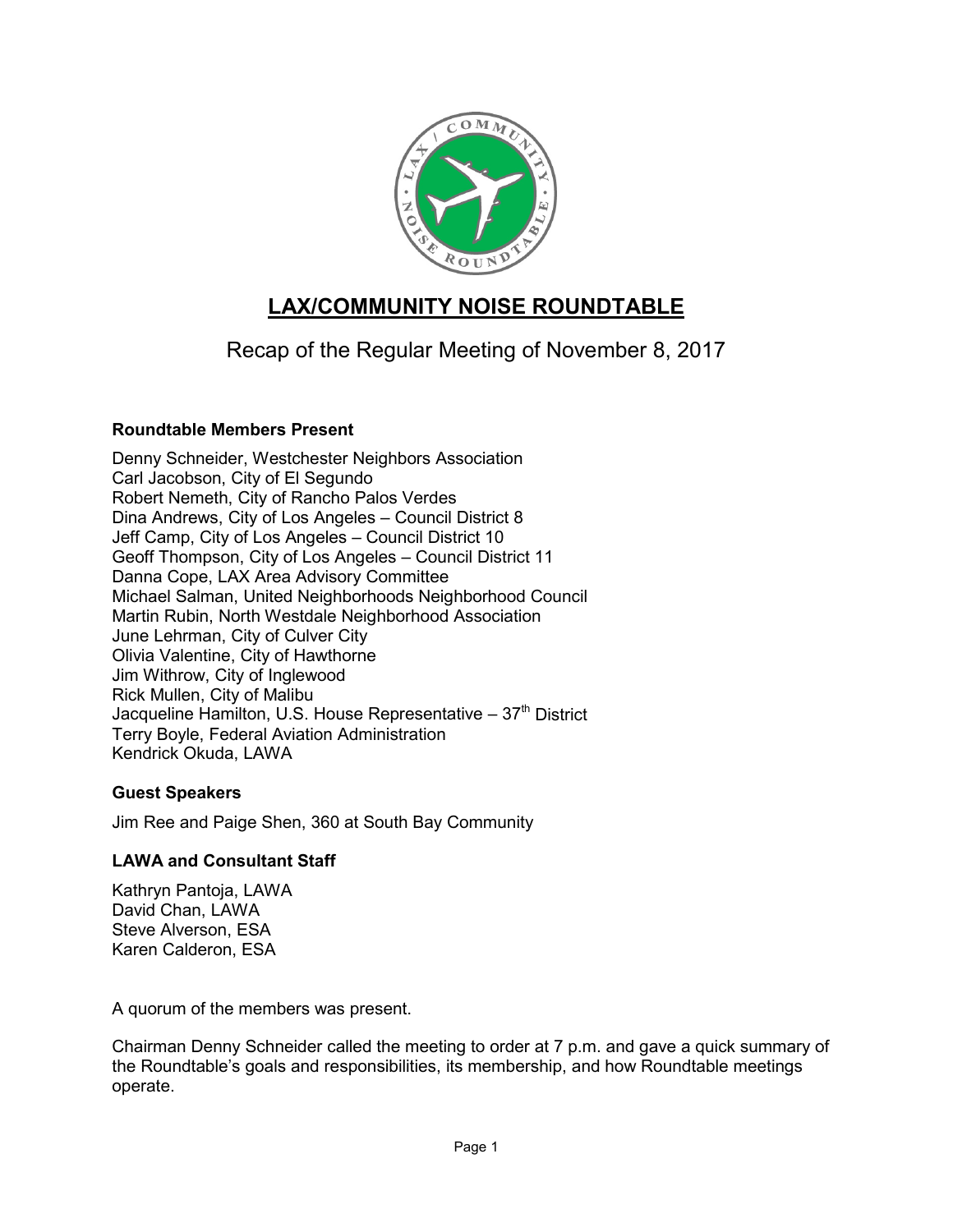## **Comments from the Public**

Five residents from Calabasas, Culver City, and West Adams commented on aircraft noise over their respective communities. Of which, two residents from Culver City commented more aircraft appeared to be flying at higher altitudes, while one resident from West Adams noted aircraft seemed to be flying lower than before.

Anthony Anderson introduced new CD 8 representative, Dina Andrews.

## **Acknowledgement of New Member - City of Malibu**

The Roundtable welcomed Mr. Rick Mullen and Mr. Bob Brager, City of Malibu's primary and alternate representatives, respectively.

## **Amendment of Roundtable By-Laws to Allow Membership of Council District 10**

Member Cope made a motion to amend By-Laws to add a third City of Los Angeles council district, specifically Council District (CD) 10, to the membership. Member Rubin seconded the motion, and motion passed unanimously.

#### **Selection of One Roundtable Member to Attend UC Davis Aviation Noise and Air Quality Symposium**

Member Salman made a motion for Member Rubin to attend the 2018 UC Davis Aviation Noise and Air Quality Symposium in Long Beach. Member Cope seconded the motion and motion passed unanimously.

## **Request to Look into Aircraft Noise Affecting the 360 at South Bay Community**

Residents of 360 South Bay community expressed concerns regarding increased LAX aviation noise.

Member Valentine made a motion requesting LAWA conduct a study into the causes of increased aircraft noise in the360 community and make noise reduction recommendations, if possible. Member Rubin seconded the motion and it passed unanimously.

#### **Discussion of Establishing Roundtable Committee**

Chairman Denny Schneider briefed members on the creation of an Ad Hoc Committee to examine Metroplex flight procedures and provide specific recommendations to the full Roundtable for consideration. The Ad Hoc Committee will be chaired by Member Thompson (CD11) and co-chaired by Member Salmon, and will have six geographically dispersed members, and a LAWA representative. Other Roundtable members are welcome to observe Ad Hoc Committee meetings.

Member Rubin made a motion to support the Chairman's creation of said Ad Hoc Committee. Member Okuda seconded the motion, and it passed unanimously.

#### **Work Program A12 – Update on United's A320 Vortex Generator Retrofit Program**

Mr. Alverson briefed members on United Airlines' commitment to install Vortex Generators on their A-320 family of aircraft. The Vortex Generators will reduce arrival noise by 2 to 6 dB. Aircraft are being retrofitted at a rate of two to three per month and all should be completed in approximately four and a half years.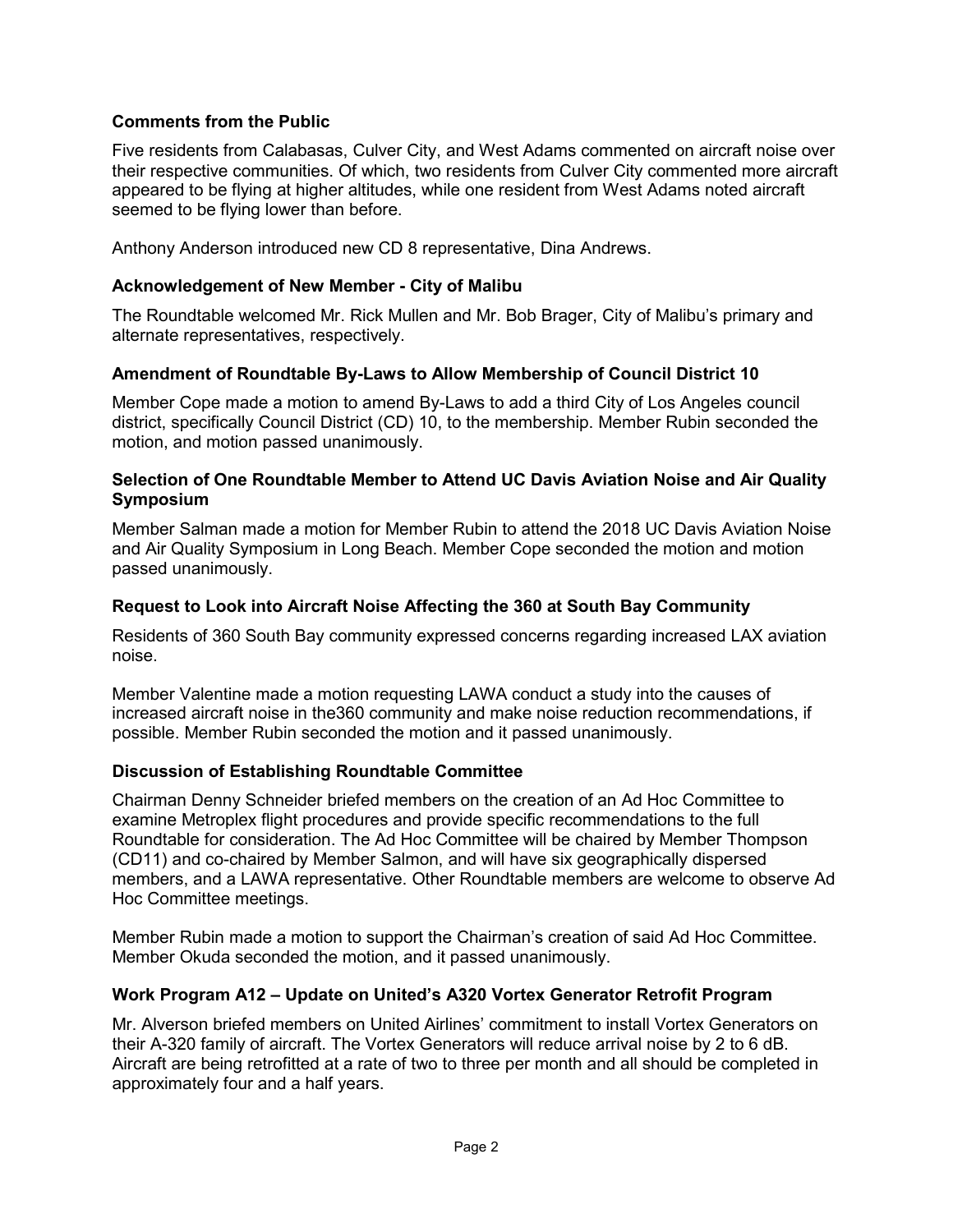# **Presentation on LAWA's Aircraft Noise Monitoring System**

To allow more time for other agenda items, Chairman Schneider postponed this item to a future meeting.

# **Update on FAA Reauthorization Bill**

To allow more time for other agenda items, Chairman Schneider postponed this item to a future meeting.

## **Follow-up status of Roundtable letters sent to FAA Adm. Huerta about North Downwind Arrivals**

Chairman Schneider briefed members on the FAA's response to Roundtable's letters. Member Salmon presented the following four motions:

- 1. Request LAWA provide monthly data at the DAHJR and GADDO waypoints.
- 2. Write a letter to the FAA, and copy congressional delegates and major municipal representatives, requesting representatives from the TRACON and LAX Tower attend the January Roundtable meeting to discuss how FAA air traffic controllers assign altitudes and vector aircraft.
- 3. Write a letter to the FAA, copying congressional delegates and major municipal representatives, requesting FAA's Procedure Design Team attend the January Roundtable meeting to discuss how new procedures are designed, how revised procedures can increase the minimum altitudes at the DAHJR waypoint, and the possibility of using a new North Downwind Arrival procedure during nighttime hours.
- 4. Write a letter to the FAA and copy congressional delegates, major municipal representatives, and the Los Angeles City Attorney, responding to the FAA's declination to brief the Roundtable on flight procedures that were open for public comment.

Member Salmon's motions for the four action items noted above were seconded by Member Rubin (#1 and #3), Member Lehrman (#2), and Member Camp (#4), and were unanimously passed.

# **Roundtable Member Discussion**

Members of new Ad Hoc Committee requested that other Roundtable members identify specific waypoints they would like investigated. Suggestions should be sent to Member Thompson at [Geoff.thompson@lacity.org.](mailto:Geoff.thompson@lacity.org)

Chairman Schneider noted Uber is interested in starting flying taxi services in Los Angeles, which the Roundtable should look into in the future for potential noise issues, given the presumed low-altitude levels of these flying taxis.

Member Valentine inquired how LAWA would conduct the study of increased aircraft noise in the 360 at South Bay community. She requested that Member Salman's comment regarding the community's proximity to the air cargo ramp be analyzed as part of the study. Facilitator Alverson commented that the dark areas on the air cargo pavement imaged is not an indication of jet exhaust from run-up activities, but an accumulation of tire rubber, oils, etc.

Member Thompson thanked LAWA for supporting Karen Bass' Quiet Skies town hall meeting and providing data for the LA Times article.